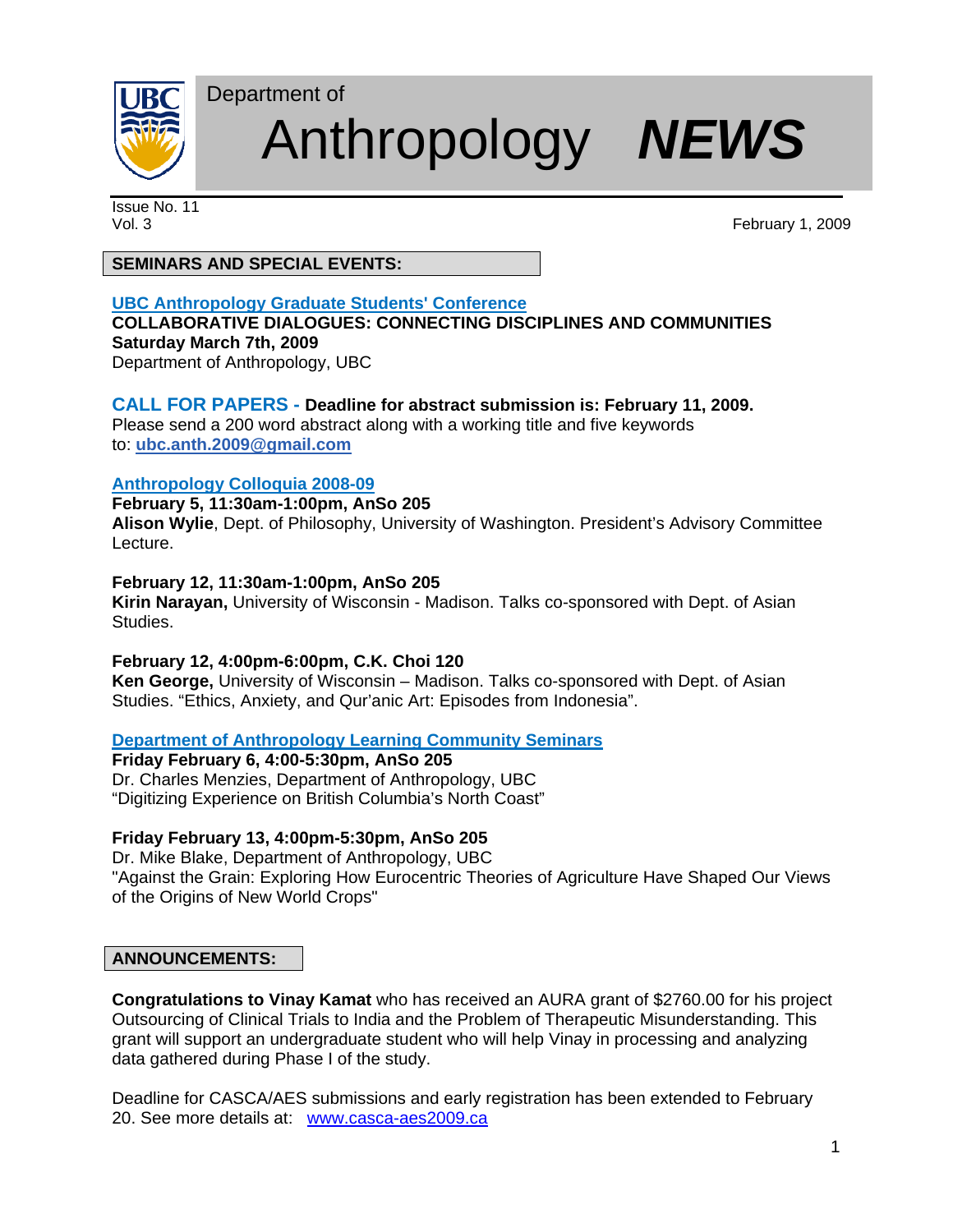**Bruce Miller** prepared a report for the Yukon Human Rights Commission, "Racism Against Aboriginal People, Particularly in Regard to Employment Access Discrimination," December 2008.

### **CONGRATULATIONS:**

**Congratulations to Bill Angelbeck** who has successfully defended his doctoral dissertation!

**Congratulations to David Schaepe** who has successfully defended his doctoral dissertation!

#### **MUSEUM OF ANTHROPOLOGY NEWS:**

#### **Update on reopening**

On Sunday, March 8, we will reopen our doors to the public after a six-month closure for expansion and renovation. At this time, our new wing (the Centre for Cultural Research, containing staff offices and laboratories, and the Audrey & Harry Hawthorn Library & Archives) will be largely operational, and we'll have nearly completed our renovations, including a \$3.5 million upgrade to the building envelope and environmental systems. Specially-commissioned Musqueam artworks by Susan Point and Direction 7 will be installed on our new Welcome Plaza and near MOA's main entrance, and exhibitions of contemporary work by Coast Salish artist John Marston and New Zealand photographer Mark Adams will be on display in our temporary galleries. The Koerner European Ceramics Gallery will of course be open, as will our expanded Museum Shop.

Some galleries remain under construction, however. The Bill Reid Rotunda (home of 'The Raven and the First Men' sculpture) and Michael M. Ames Theatre Gallery are due for completion in late spring 2009, the MOA Café in fall 2009, and the Multiversity Galleries (formerly Visible Storage) and MOA's major temporary exhibition gallery will be closed until the project as a whole is complete.

#### **EXHIBITIONS**

#### **TATAU: Samoan Tattooing and Global Culture Opens Sunday, March 8, 2:00 pm**

The contemporary significance of Samoan tattoo traditions is the focus of this insightful and provocative exhibit opening in Gallery 3 (adjacent to the Great Hall). Curated by Peter Brunt, Senior Lecturer in Art History at Victoria University of Wellington, the show features over 40 photographs by distinguished New Zealand artist Mark Adams. Thanks to the Adam Art Gallery, Victoria University of Wellington, and Cambridge Museum of Archaeology and Anthropology, University of Cambridge, for organizing this touring exhibition.

#### **Panel Installation: 'ehhwe'p syuth (To Share History) by Coast Salish artist John Marston Opens Sunday, March 8, 2:00 pm**

This magnificent panel will be accompanied by excerpts from Killer Whale and Crocodile, a documentary about artist John Marston's journey to Papua New Guinea, where he met and was inspired by Sepik carver Teddy Balangu to carve this work.